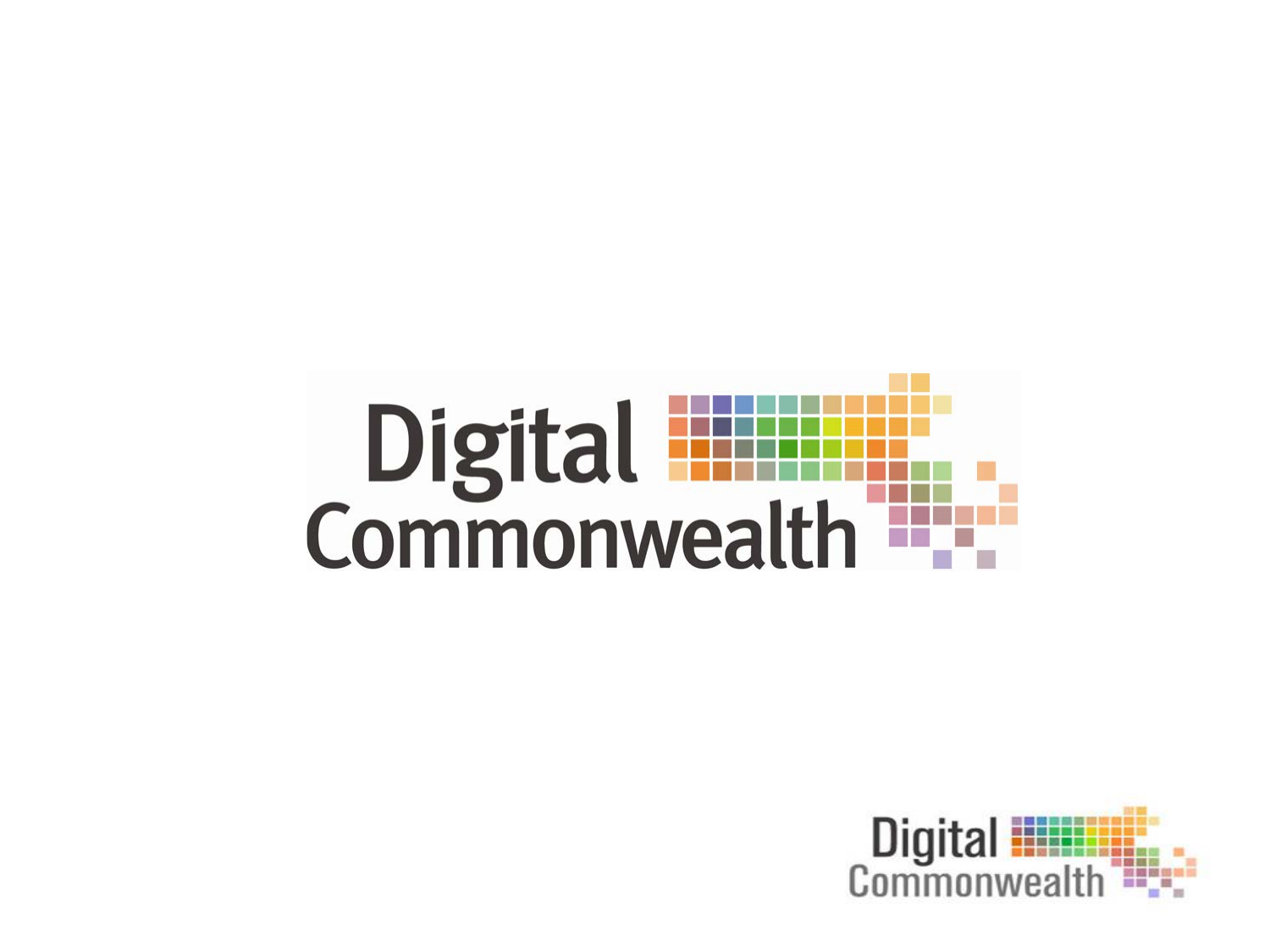# What is Digital Commonwealth?

• A web portal allowing researchers a single entry into the rich world of Massachusetts' digital collections.

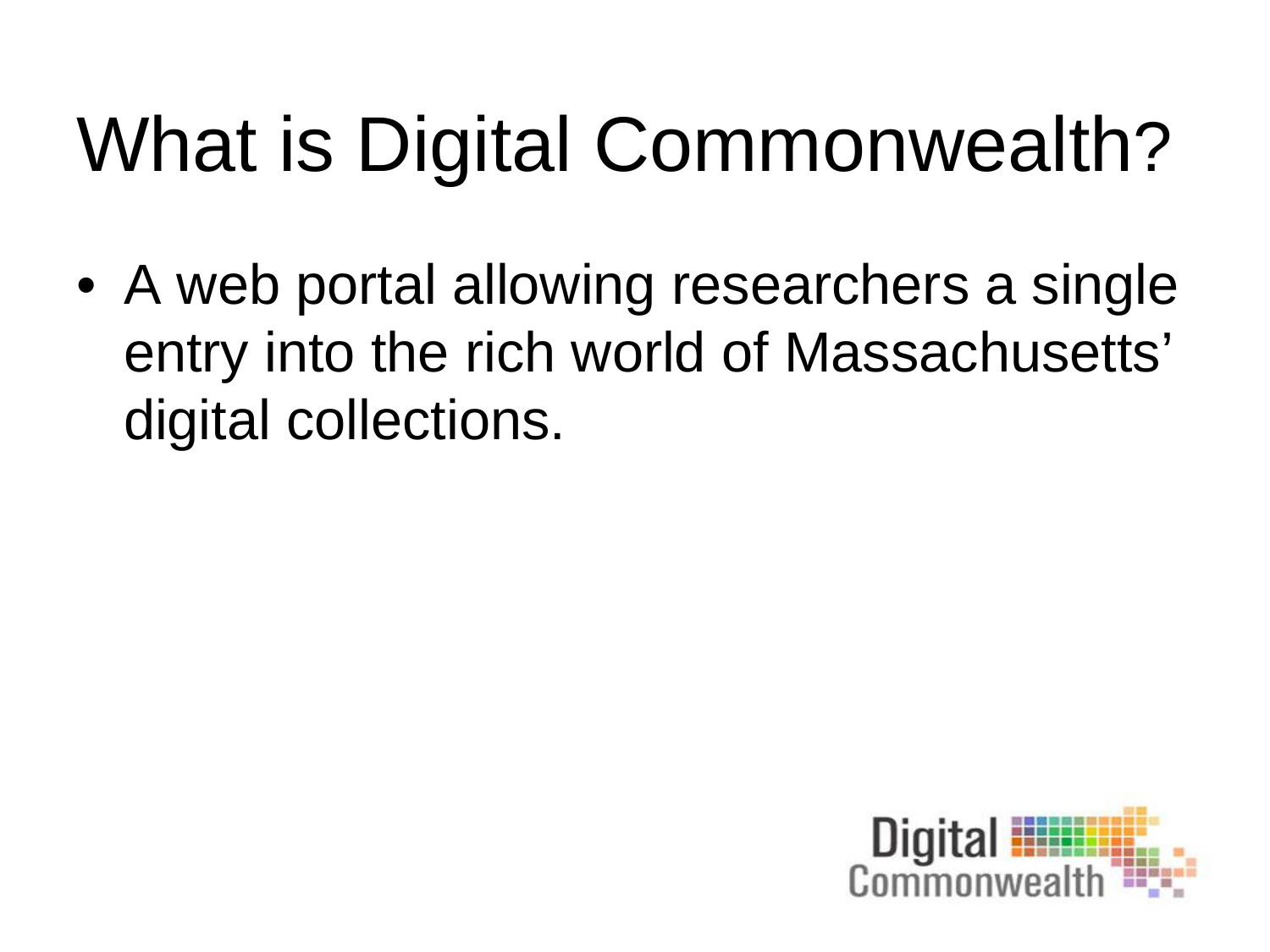

#### - HIGHLIGHTS FROM THE ARCHIVES

医心理

**U** start

Millinoox - Out



國:mail Inctitu...

■ 2 Windo... → 图 Digi Comm ...

@ Internet

号 Untitled - P...

 $C$ Digital Com

● 1 ● 125% →

**0 : 089 189 M**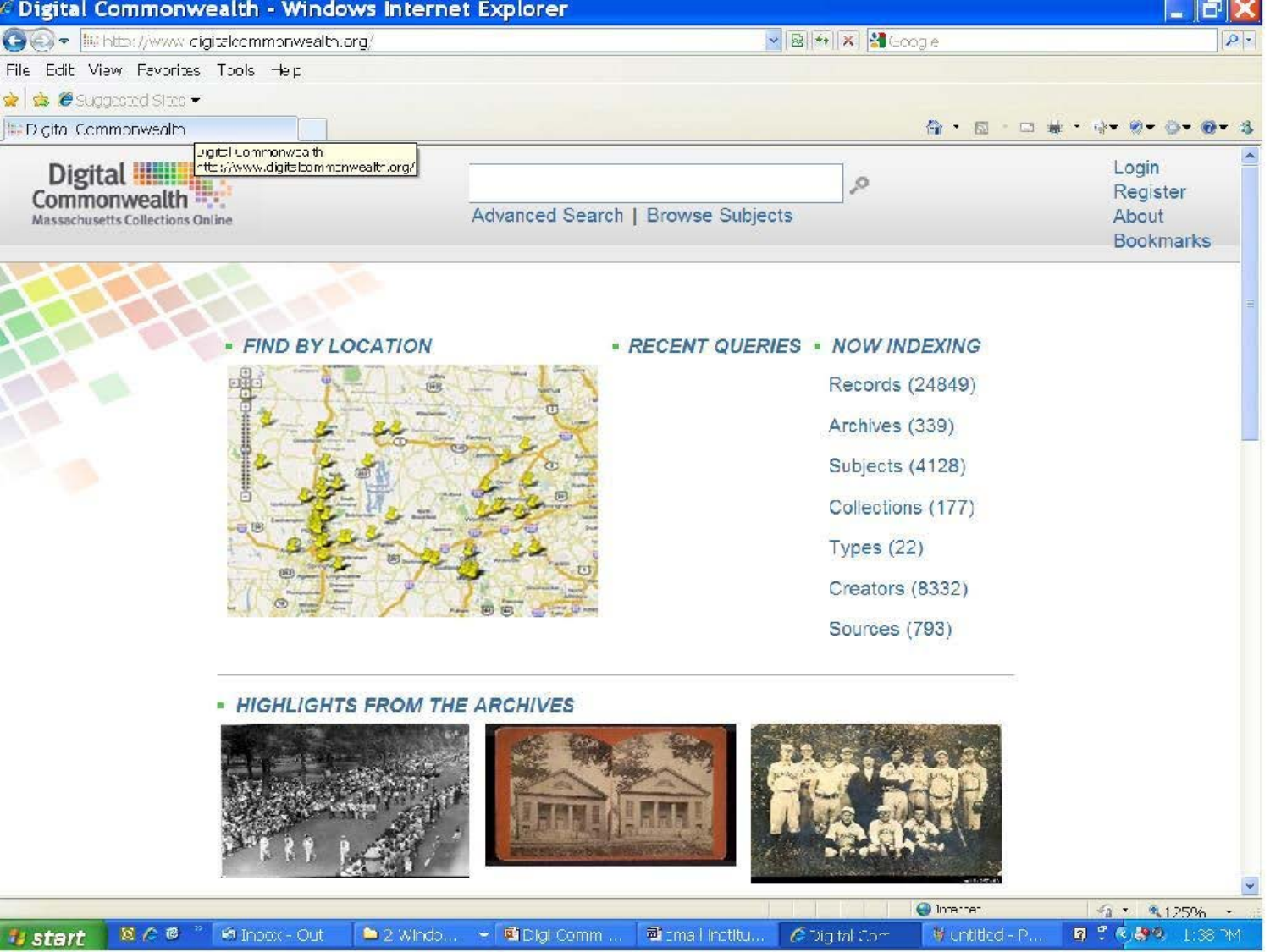| a ><br>http://www.digitalcommonwealth.org/browse/?q=calvin+coolidge - Windows Internet Explorer                                                                                                                                                                                                                                                                                                                                                                                                                                                                                                                                                                                                                                                                                                                                                                                 |                                                             |                                                                                                                                                                                                                                                                                                                                           |                                           |                                                                                                                                                                                                                                                                 |
|---------------------------------------------------------------------------------------------------------------------------------------------------------------------------------------------------------------------------------------------------------------------------------------------------------------------------------------------------------------------------------------------------------------------------------------------------------------------------------------------------------------------------------------------------------------------------------------------------------------------------------------------------------------------------------------------------------------------------------------------------------------------------------------------------------------------------------------------------------------------------------|-------------------------------------------------------------|-------------------------------------------------------------------------------------------------------------------------------------------------------------------------------------------------------------------------------------------------------------------------------------------------------------------------------------------|-------------------------------------------|-----------------------------------------------------------------------------------------------------------------------------------------------------------------------------------------------------------------------------------------------------------------|
| $\sqrt{8} \cdot \sqrt{4} \cdot \sqrt{2} \cdot \sqrt{2}$                                                                                                                                                                                                                                                                                                                                                                                                                                                                                                                                                                                                                                                                                                                                                                                                                         |                                                             |                                                                                                                                                                                                                                                                                                                                           |                                           | $\rho$ .                                                                                                                                                                                                                                                        |
| Edit View Favorites Tools Help                                                                                                                                                                                                                                                                                                                                                                                                                                                                                                                                                                                                                                                                                                                                                                                                                                                  |                                                             |                                                                                                                                                                                                                                                                                                                                           |                                           |                                                                                                                                                                                                                                                                 |
| $\bigstar$ $\bigstar$ $\blacksquare$ Place details ('Mas $\bigcirc$ Suggested Sites $\rightarrow$                                                                                                                                                                                                                                                                                                                                                                                                                                                                                                                                                                                                                                                                                                                                                                               |                                                             |                                                                                                                                                                                                                                                                                                                                           |                                           |                                                                                                                                                                                                                                                                 |
| ili http://www.digitalcommonwealth.o<br>A N ⊡ ⊜) D + Ø + Ø + Ø + 3                                                                                                                                                                                                                                                                                                                                                                                                                                                                                                                                                                                                                                                                                                                                                                                                              |                                                             |                                                                                                                                                                                                                                                                                                                                           |                                           |                                                                                                                                                                                                                                                                 |
| Digital <b>illi</b><br>Commonwealth<br><b>Massachusetts Collections Online</b>                                                                                                                                                                                                                                                                                                                                                                                                                                                                                                                                                                                                                                                                                                                                                                                                  | calvin coolidge<br><b>Advanced Search   Browse Subjects</b> |                                                                                                                                                                                                                                                                                                                                           | ېر                                        | Login<br>Register<br>About<br><b>Bookmarks</b>                                                                                                                                                                                                                  |
| Search: calvin coolidge<br>0-20 of 78   NEXT ▶                                                                                                                                                                                                                                                                                                                                                                                                                                                                                                                                                                                                                                                                                                                                                                                                                                  |                                                             |                                                                                                                                                                                                                                                                                                                                           | <b>Refine Your Search</b>                 |                                                                                                                                                                                                                                                                 |
| Sort By: Relevance<br>Display As: Long<br><b>Calvin Coolidge chopping wood</b><br>description- Calvin Coolidge chopping wood with an axe while visiting his<br>father's, Col. John C. Coolidge's farm in Plymouth,<br>Vermont. subject- Coolidge, Calvin, 1872-1933- Farm life -- Vermont--<br>Plymouth- Plymouth (Vt.)-- social life and customs- Presidents-- United<br>States collection- Northampton Collection date-1916-1920? publisher<br>- C/WMARS http://www.cwmars.org/ relation- Image is in the Calvin<br>Coolidge Presidential Library and Museum at Forbes Library,<br>Northampton, Massachusetts.<br>http://www.forbeslibrary.org/coolidge/coolidge.shtml format- image/jpg coverage-<br>433200N07243 00W language- English<br>Archive: C/WMARS Digital Treasures Respository   View<br>Image $\Box$<br>Document   Add bookmark<br><b>Calvin Coolidge haying</b> |                                                             | - SUBJECT<br>Massachusetts (14)<br>United States (12)<br>Calvin $(10)$<br>Coolidge (10)<br>Social Life and Customs (9)<br>Presidents (8)<br>26 more<br>- ARCHIVE<br>Brookline Public Library (26)<br><b>NOBLE Digital Library (22)</b><br>C/WMARS Digital Treasures  (16)<br>eScholarship at Boston Col (8)<br>Online Resource Portal (2) |                                           |                                                                                                                                                                                                                                                                 |
|                                                                                                                                                                                                                                                                                                                                                                                                                                                                                                                                                                                                                                                                                                                                                                                                                                                                                 |                                                             |                                                                                                                                                                                                                                                                                                                                           |                                           | description- Calvin Coolidge and his sons John and Calvin, Jr.<br>standing in a hay wagon. They are visiting the Plymouth, Vermont<br>farm of hisfather, Col. John C. Coolidge (standing below the<br>wagon). subject- Coolidge, Calvin, 1872-1933- Children of |
| $\mathfrak{D} \subset \mathfrak{G}$<br>G Inbox - Outl<br>$\epsilon$ http://www<br><b>N</b> start                                                                                                                                                                                                                                                                                                                                                                                                                                                                                                                                                                                                                                                                                                                                                                                | $C$ http://www<br>Conference                                |                                                                                                                                                                                                                                                                                                                                           | <b>回</b> Microsoft Po<br>V search - Paint | $\frac{1}{2}$ $\frac{125\%}{2}$<br>$\Box$ $\Box$ $\Box$ 6:18 PM                                                                                                                                                                                                 |

*<b>H* start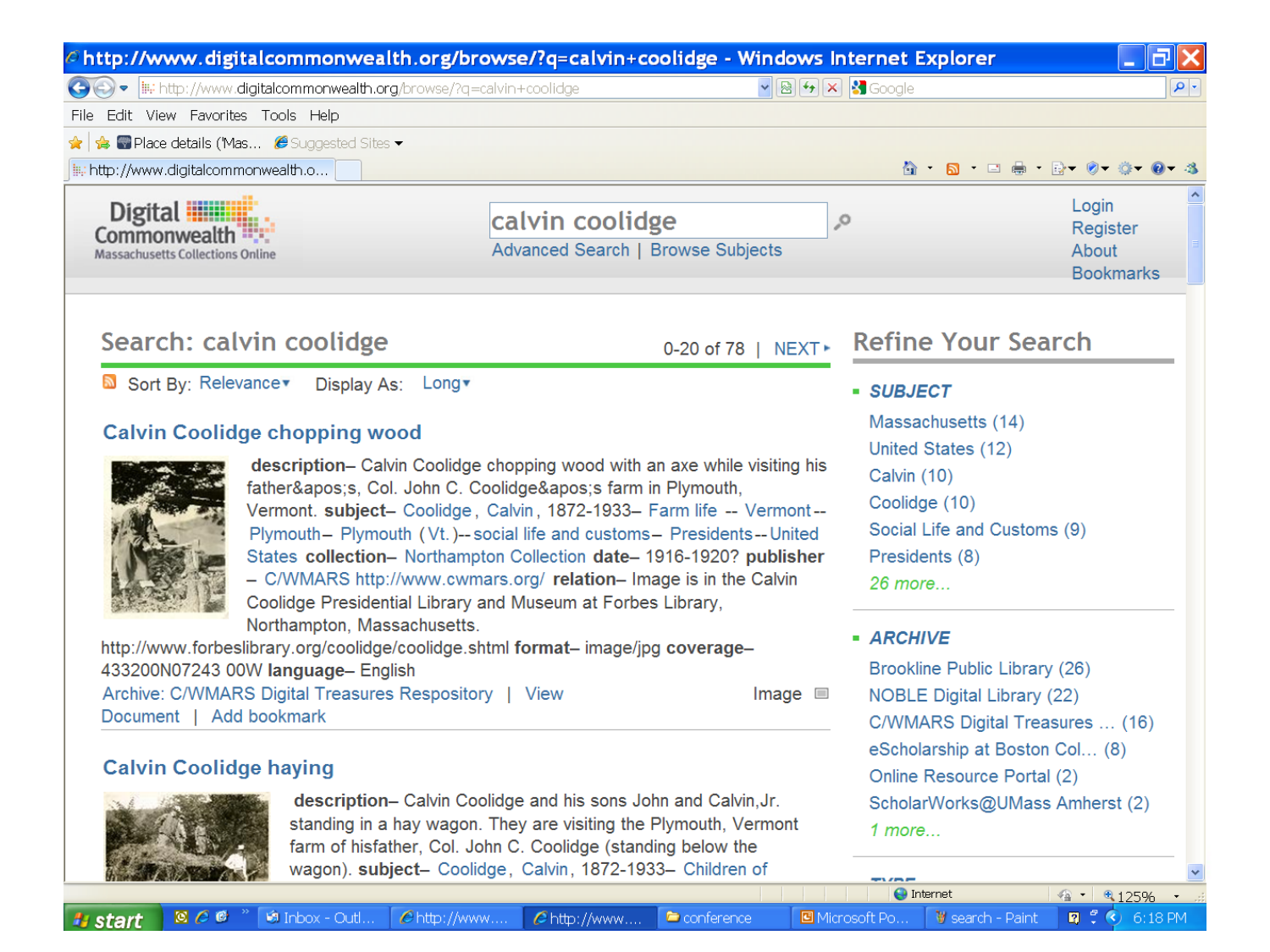# What does DigiCom do?

- Promotes creation of digital library resources by Massachusetts institutions.
- Makes existing digital content more accessible by allowing researchers to search across collections.
- Provides support, guidance, and information resources for members for the creation of digital collections.

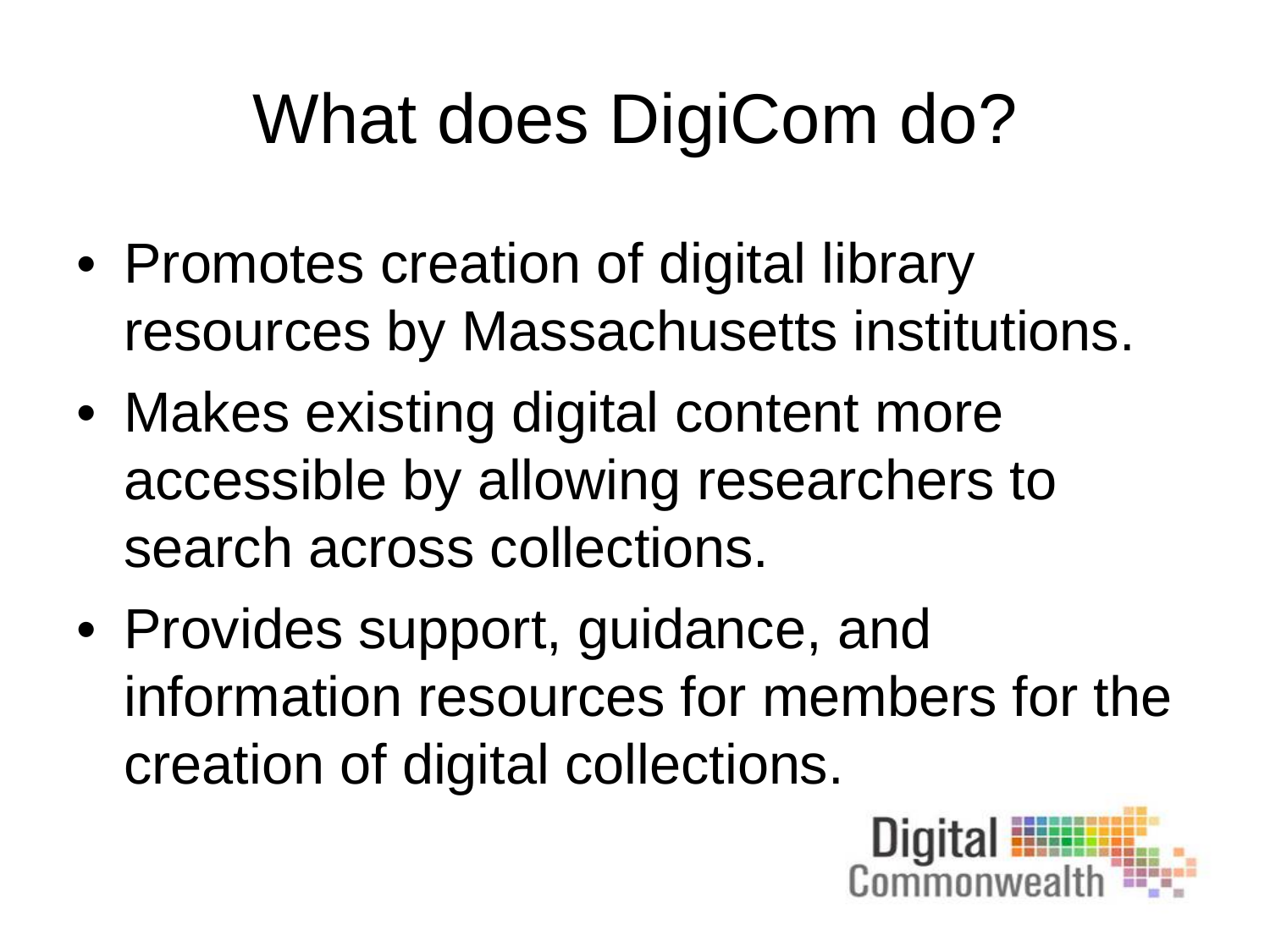#### How it works

- DigiComm gathers records from member website's that are OAI compliant with Dublin Core metadata
- Individual institutions and shared repositories are harvested
- Small institutions may use DigiComm's DSpace repository provided through Lyrasis

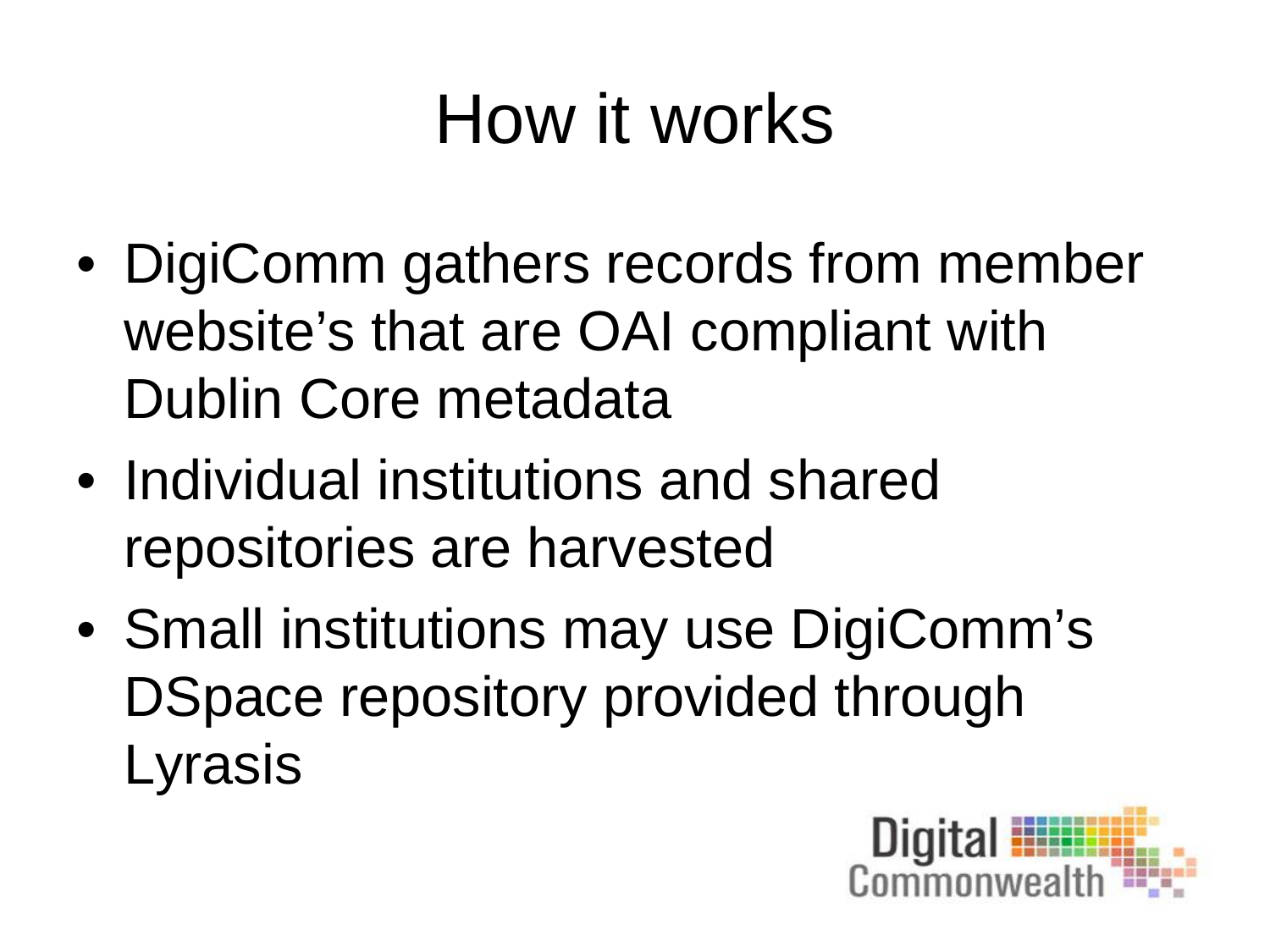#### Features

- User-friendly portal
- Search all repositories simultaneously
- View by category: archive, subject, format, creator, source, publisher
- Bookmarking for registered users

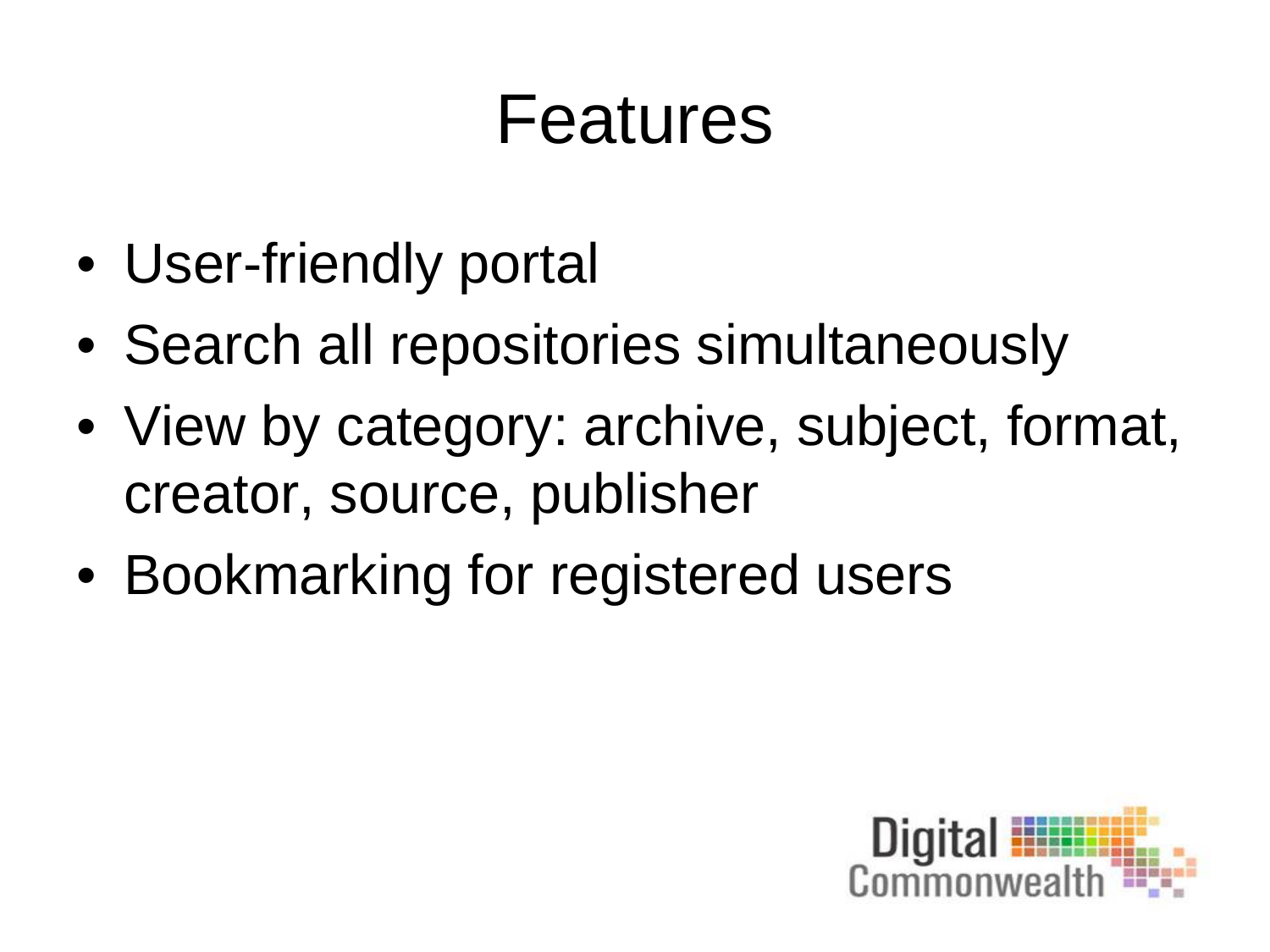#### Benefits for Your Patrons

- Search across collections from many Massachusetts cultural organizations with a single query (*One-stop shopping*)
- Focus on the search rather than location of material to find objects from members' collections
- Discover institutions and/or collections previously unknown or overlooked

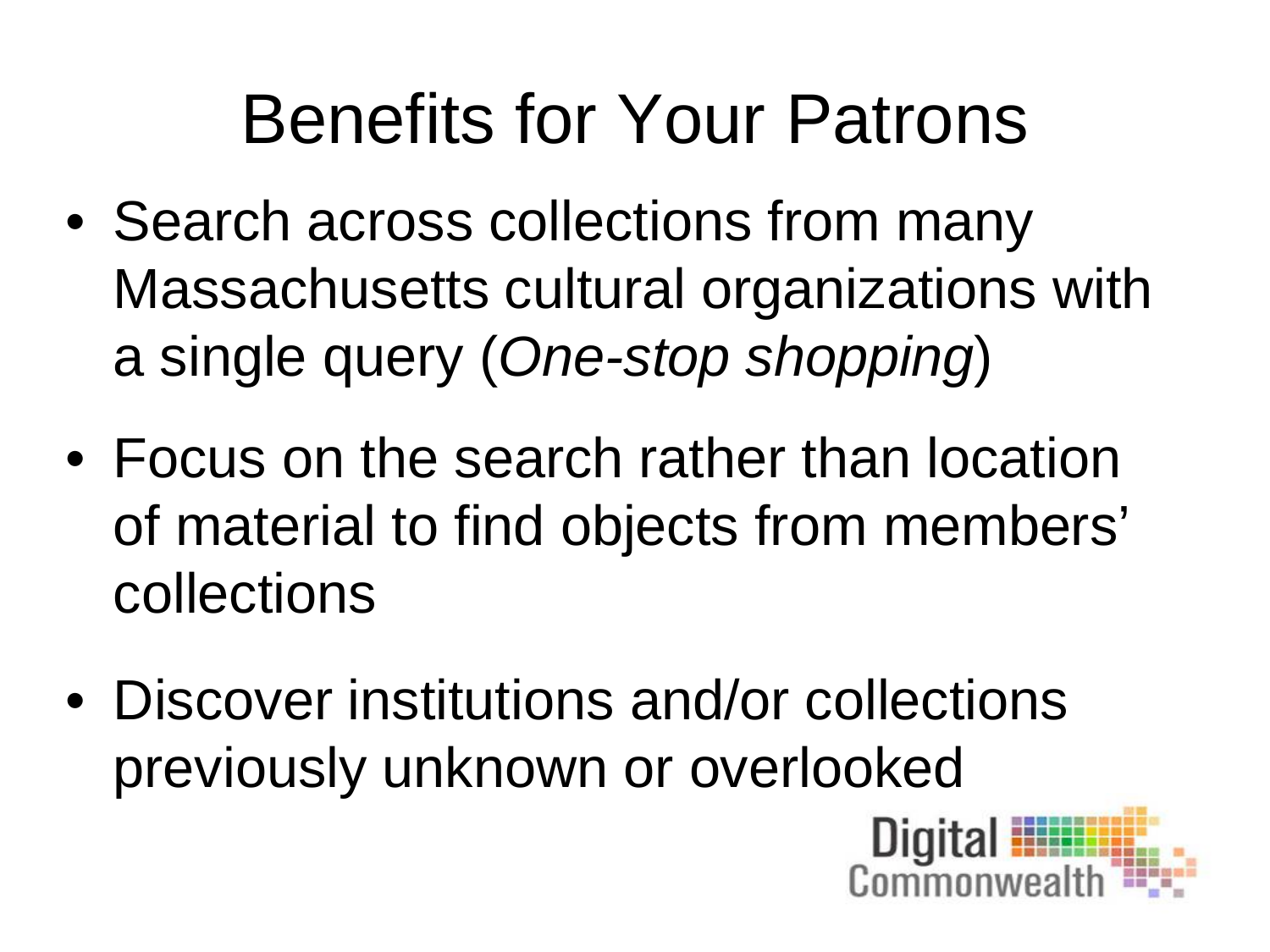# Benefits for Your Institution

- Reach a wider audience than might be possible through an individual web presence
- Opportunity to obtain consistent, reliable, and standardized information on best practices and standards for digitizing
- Increased cooperation and collaboration among institutions by increasing their awareness of each other's collections
- Possibility for "value-added" features online exhibits, lesson plans, etc., using collection items from a variety of institutions without the need for handling original items**Digit**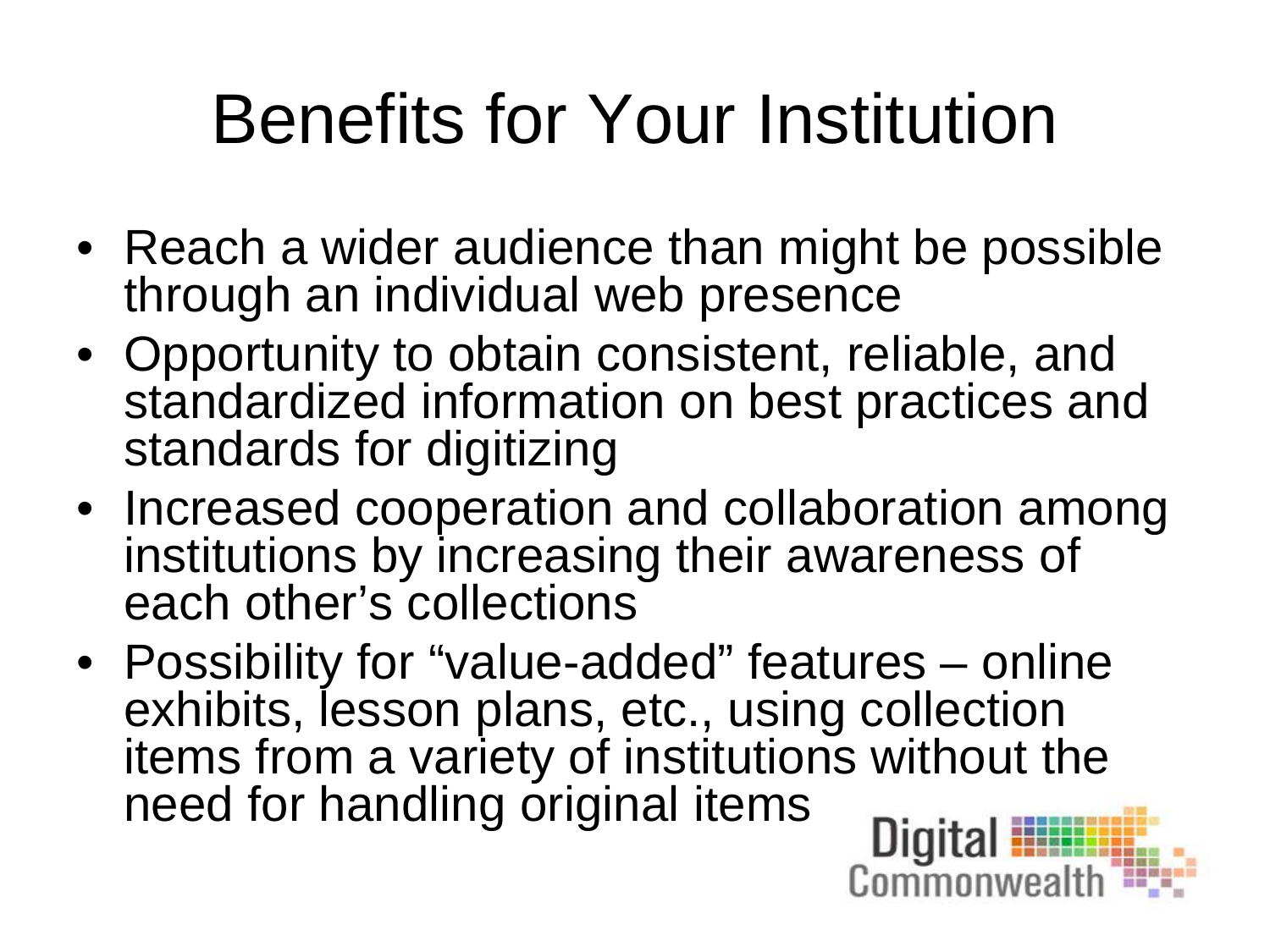### Wilson Grants

- May, 2008 the Digital Commonwealth received a \$10,000 grant from the H.W. Wilson Foundation
- The purpose is to re-grant it to small organizations to assist them with getting starting in contributing digital materials to the Digital Commonwealth

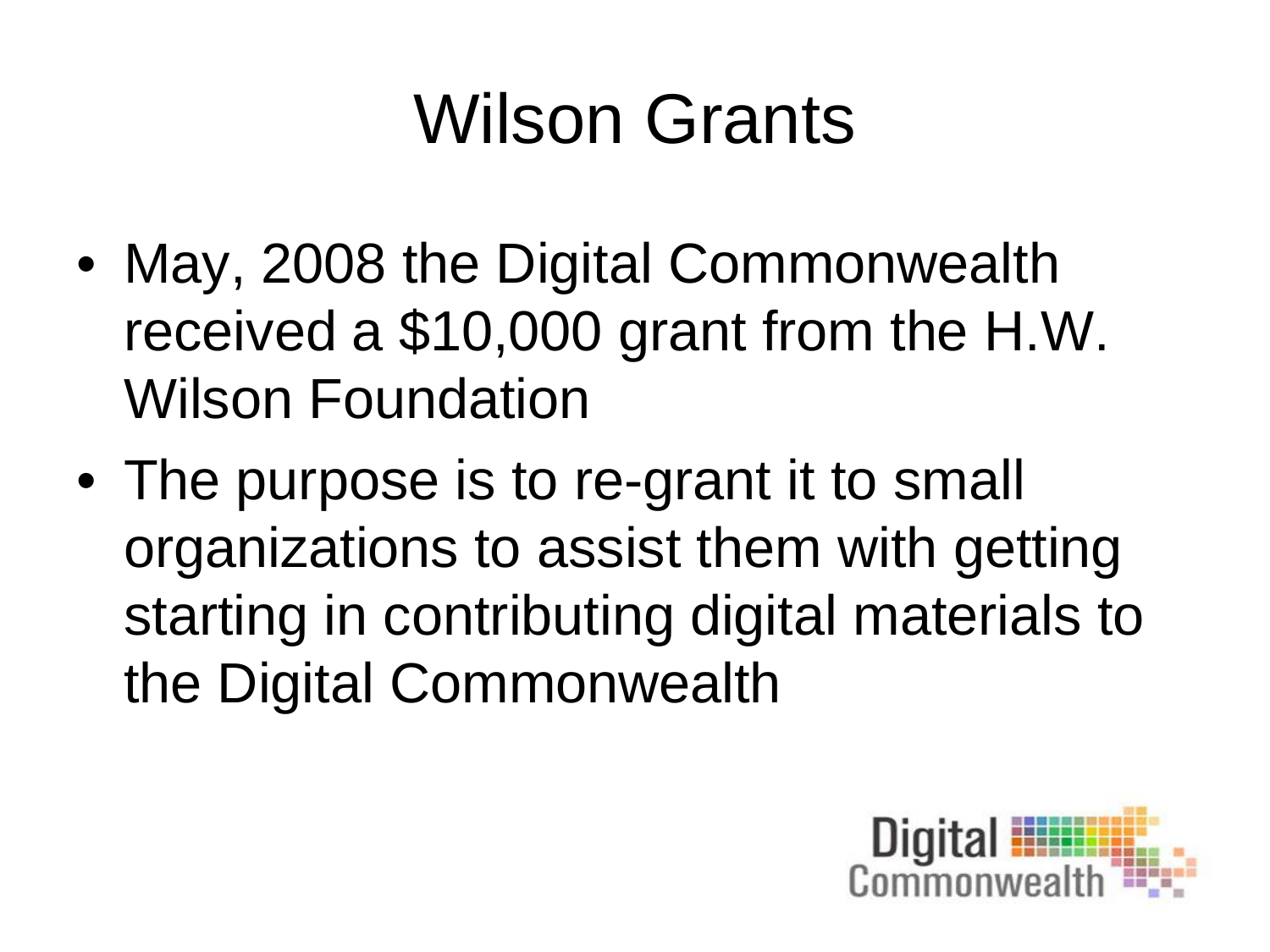#### Wilson Grants

- Organizations may apply for \$250-\$1000 to fund digitizing and/or repository services to add materials to the Digital Commonwealth
- Digitizing is to be contracted through a vendor, collaborative project or Regional Library System or library network project
- For existing scans not OAI harvestable, grants may be used to get started with the Digital Commonwealth's repository through Lyrasis
- Grants have a 3:1 cash match with only 1 part from the library

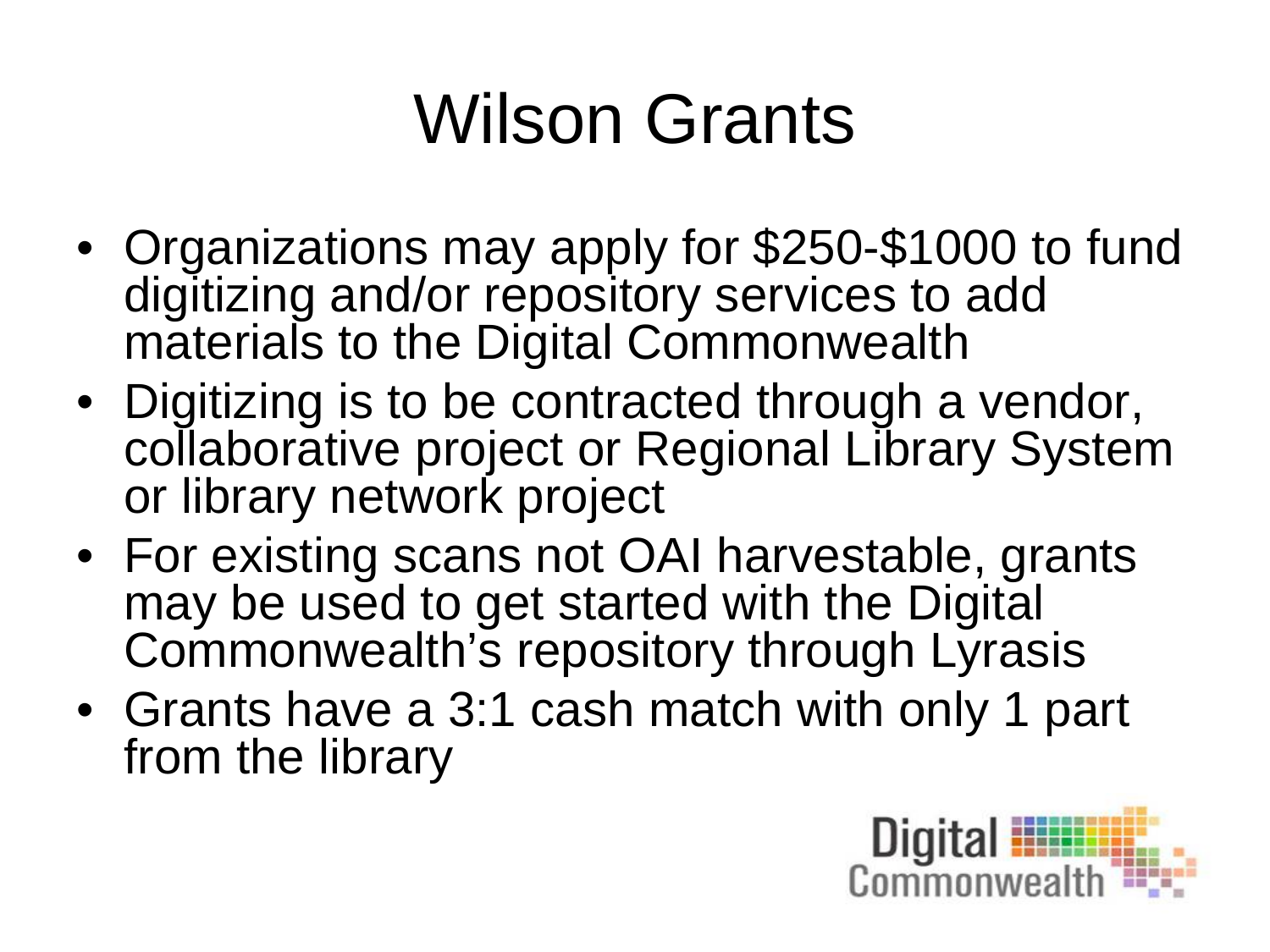- **Public Libraries**
- Must be certified by the Massachusetts Board of Library Commissioners
- Town population of under 10,000

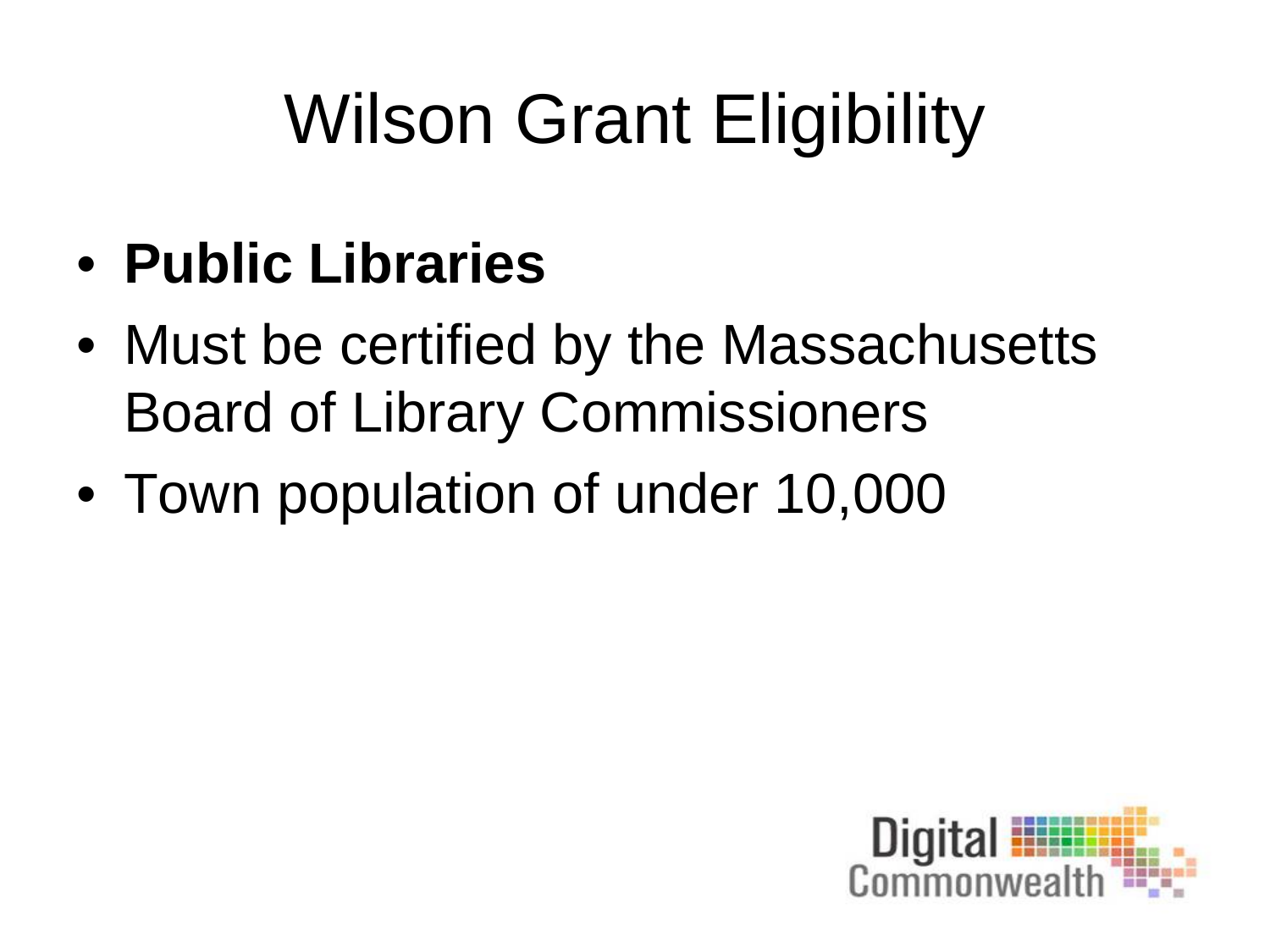- **School Libraries**
- Town population of under 10,000
- May apply as an individual school or as a district
- School population of under 500 or district population of under 1000

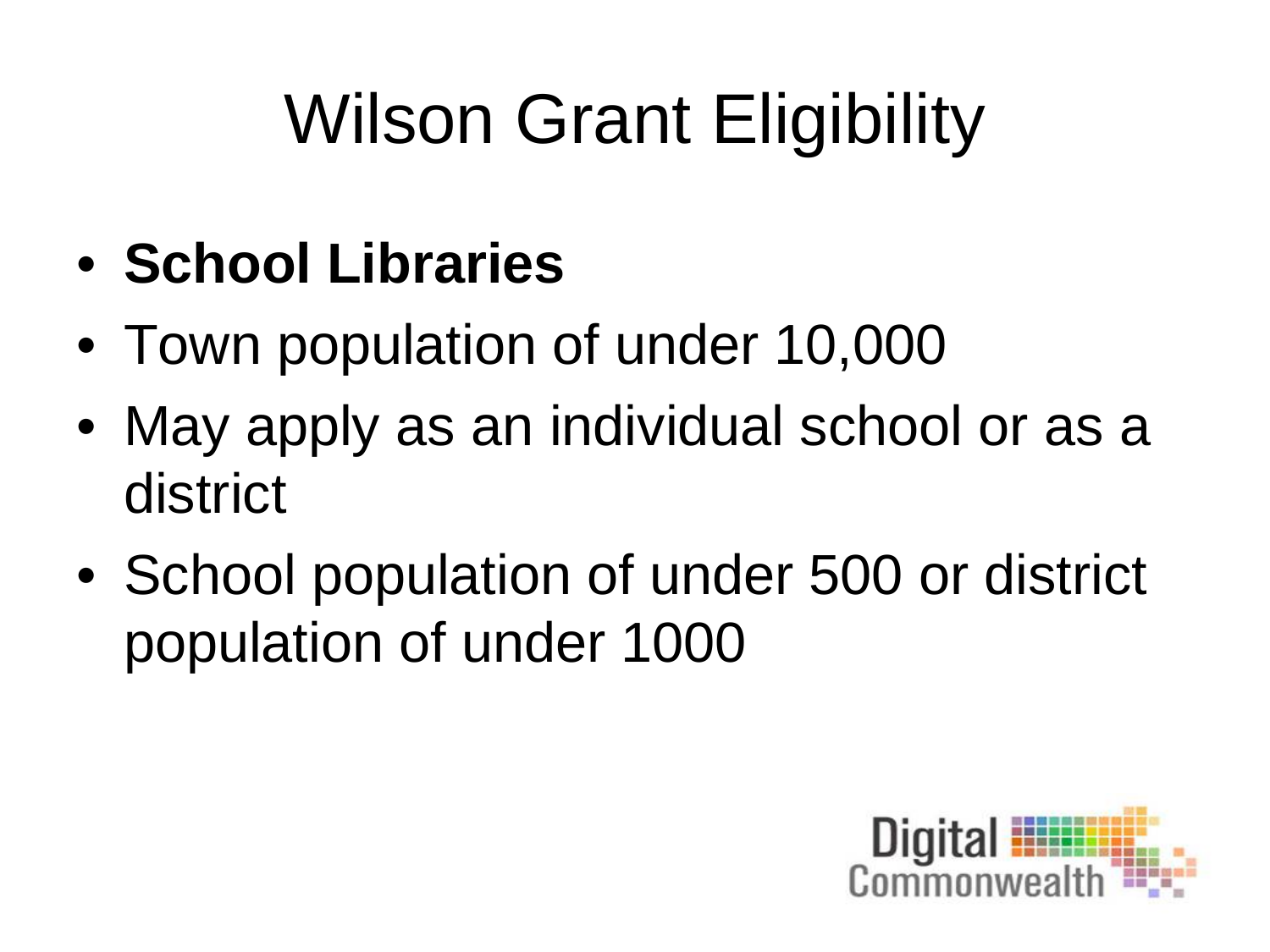- **Historical Societies**
- If no paid staff
	- established board of directors
	- designated volunteer(s) to serve as project manager(s)
- Open to the public regularly scheduled hours (year-round or seasonal)
- Town population of under 10,000

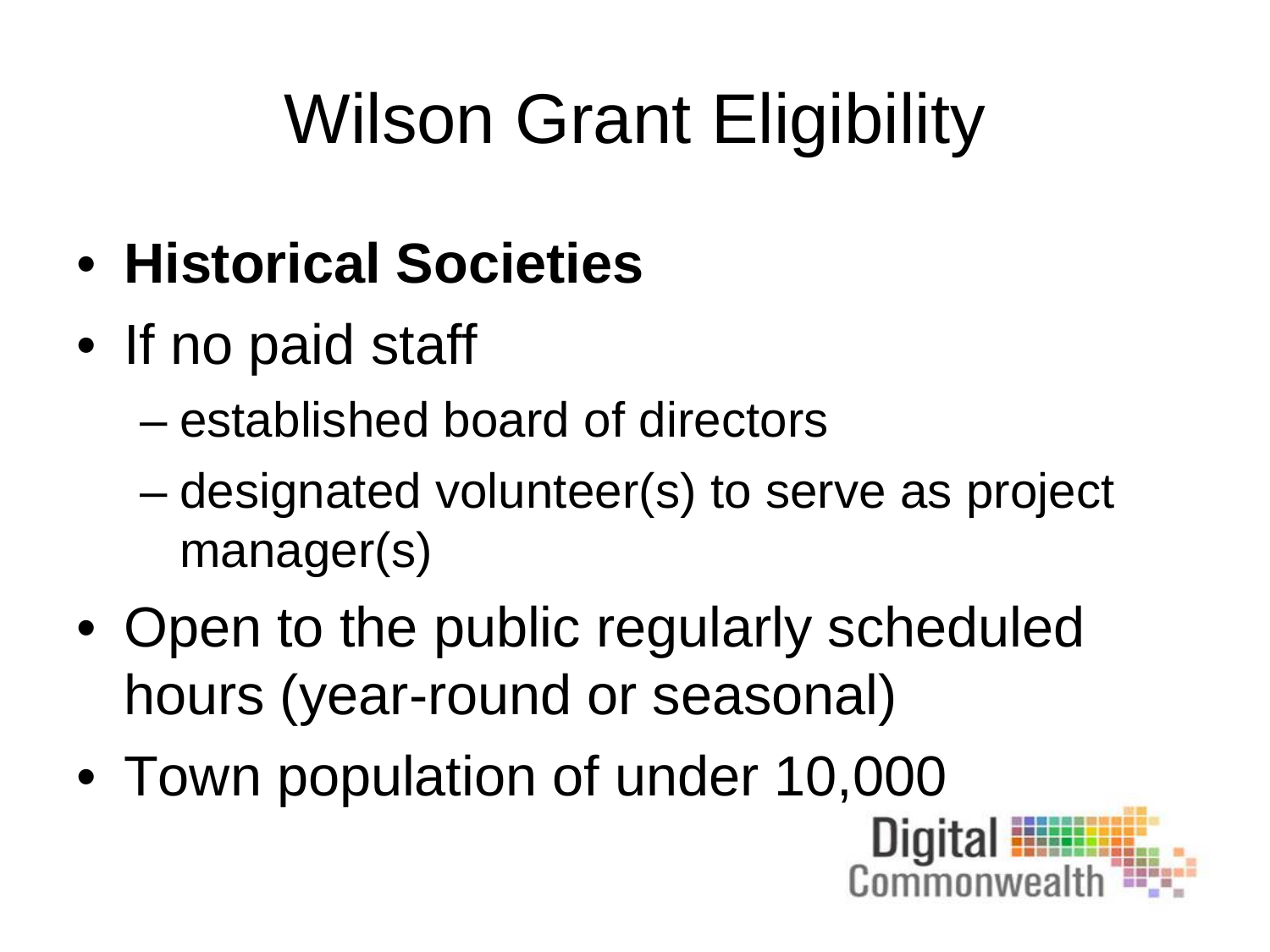- **Academic Libraries**
- Public or private college or university
- Serve a student population of under 5,000

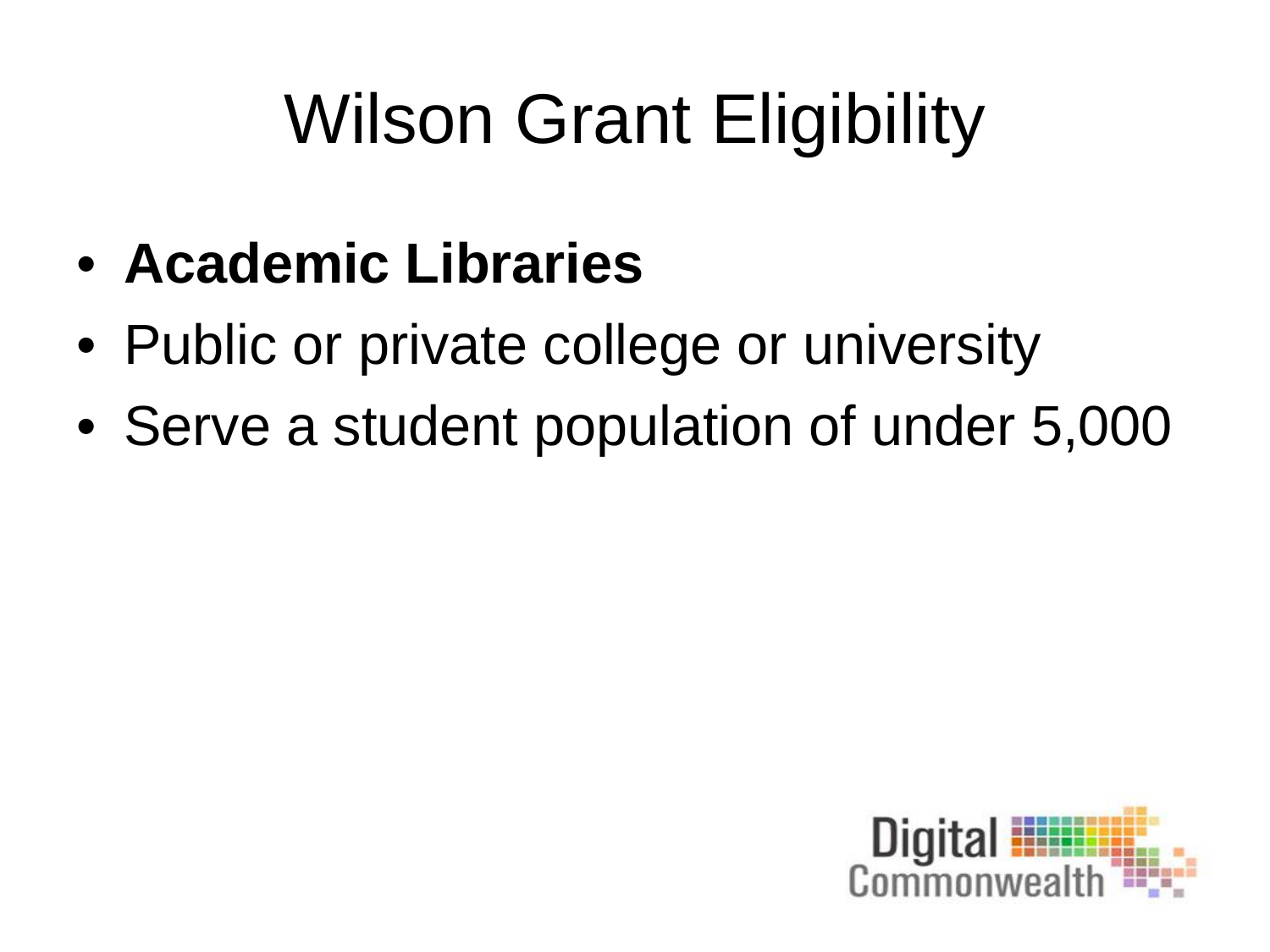- **Special Libraries**
- Non-profit status including municipal or state agencies, hospitals, museums, law libraries, historical or educational organizations.
- Open to the public regularly scheduled hours

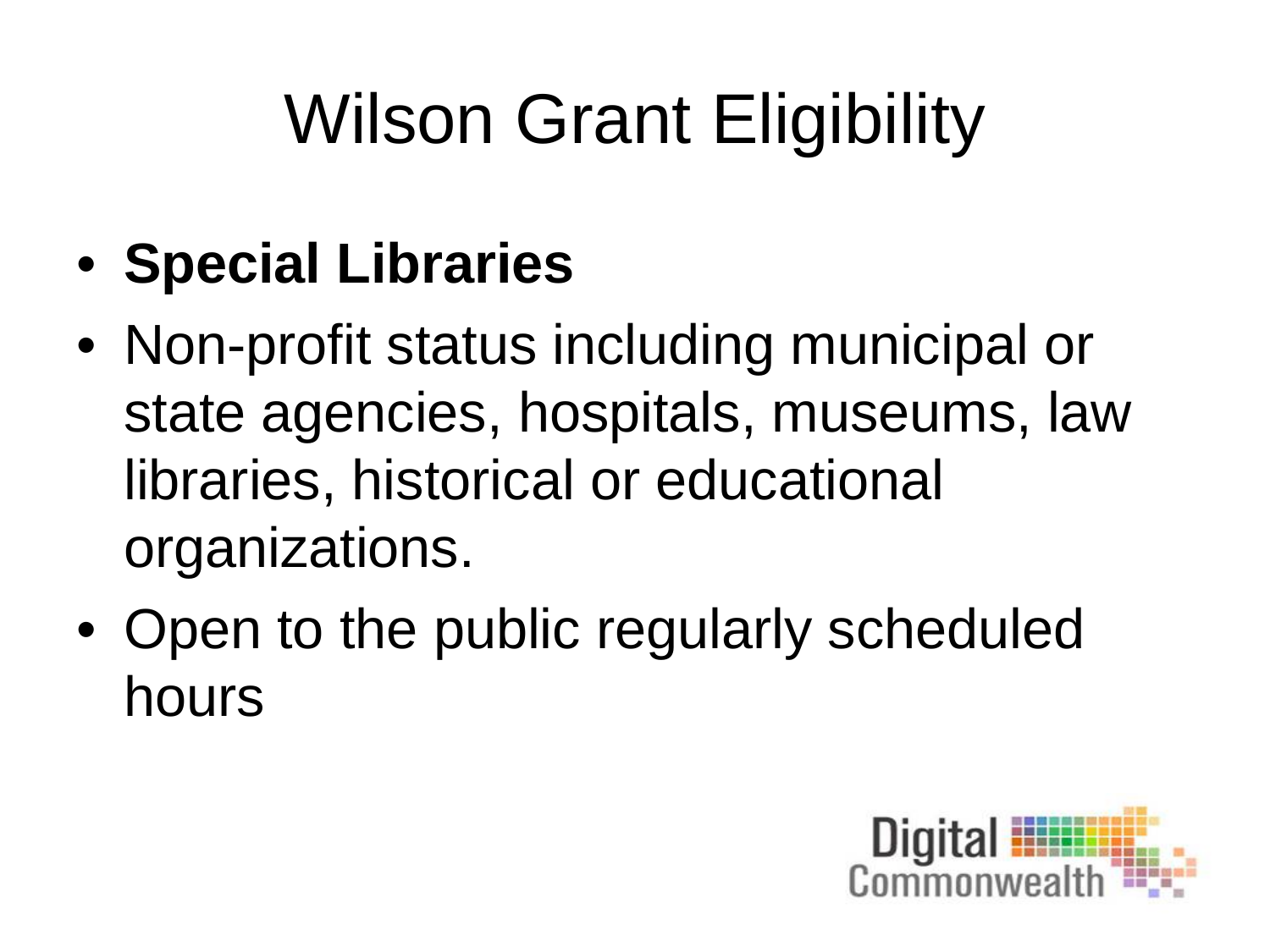# FY2011 Grants

- Applications are due May 31
- Decisions will be made at the June Digital Commonwealth Executive Committee meeting with institutions being notified by June 30, 2010
- Projects may begin on July 1, 2010 and must be completed by June 30, 2011

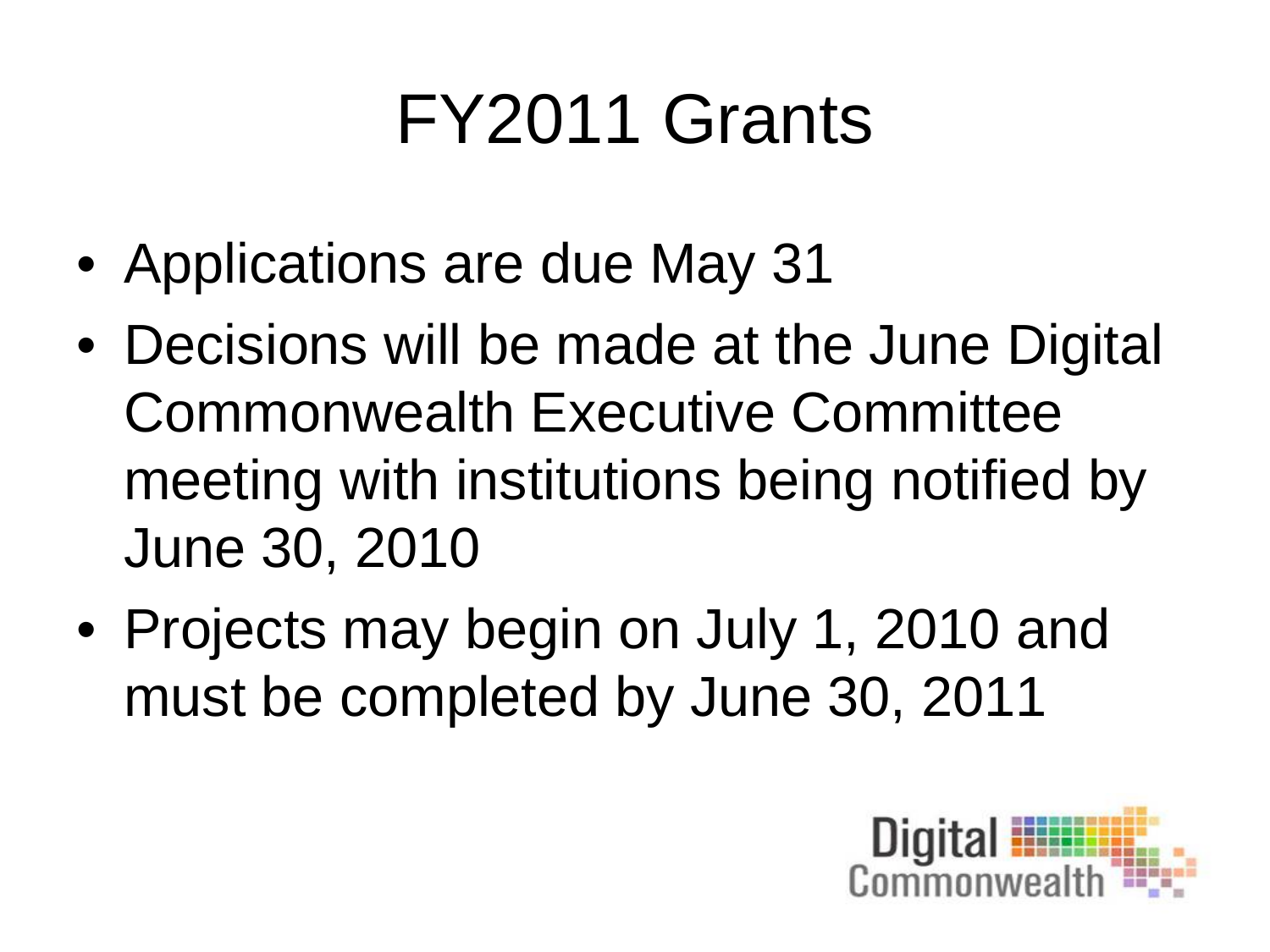# Application

- **State the nature and mission of the institution.**
- **Describe the collection that is to be digitized. Include collection size, scope, format, current condition and historical significance. Also include how the collection is currently organized, arranged and described.**

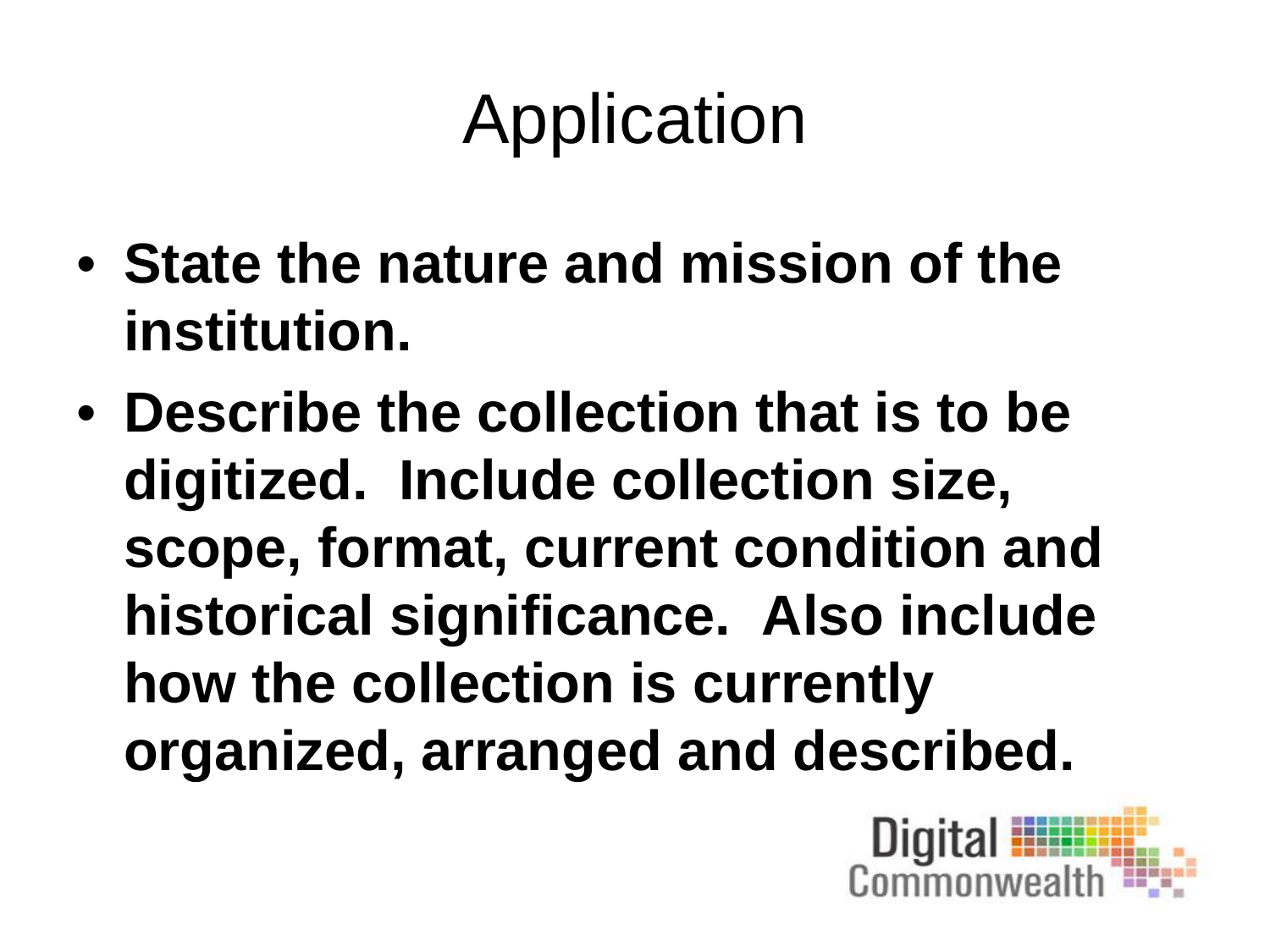# Application

- **Who are the current users of this collection? Who is the target audience of the digitized project?**
- **What are the plan of work and timetable for the project? Include how, where and when the digitizing will take place.**

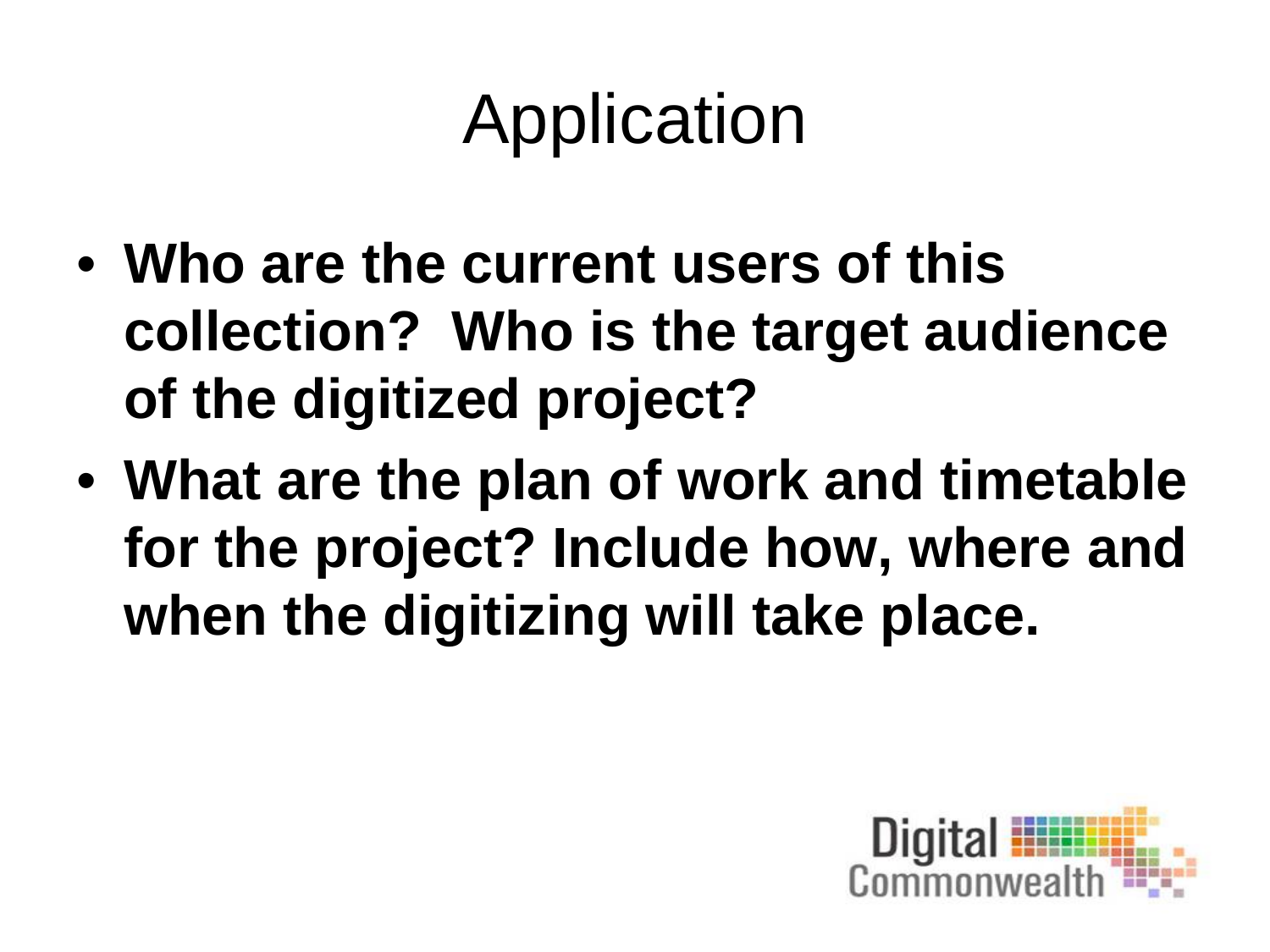#### 2009 recipients

- Buckland Public Library & Buckland Historical Society (\$250)
- Erving Public Library (\$500)
- Governor's Academy (\$1000)
- Topsfield Historical Society (\$1000)

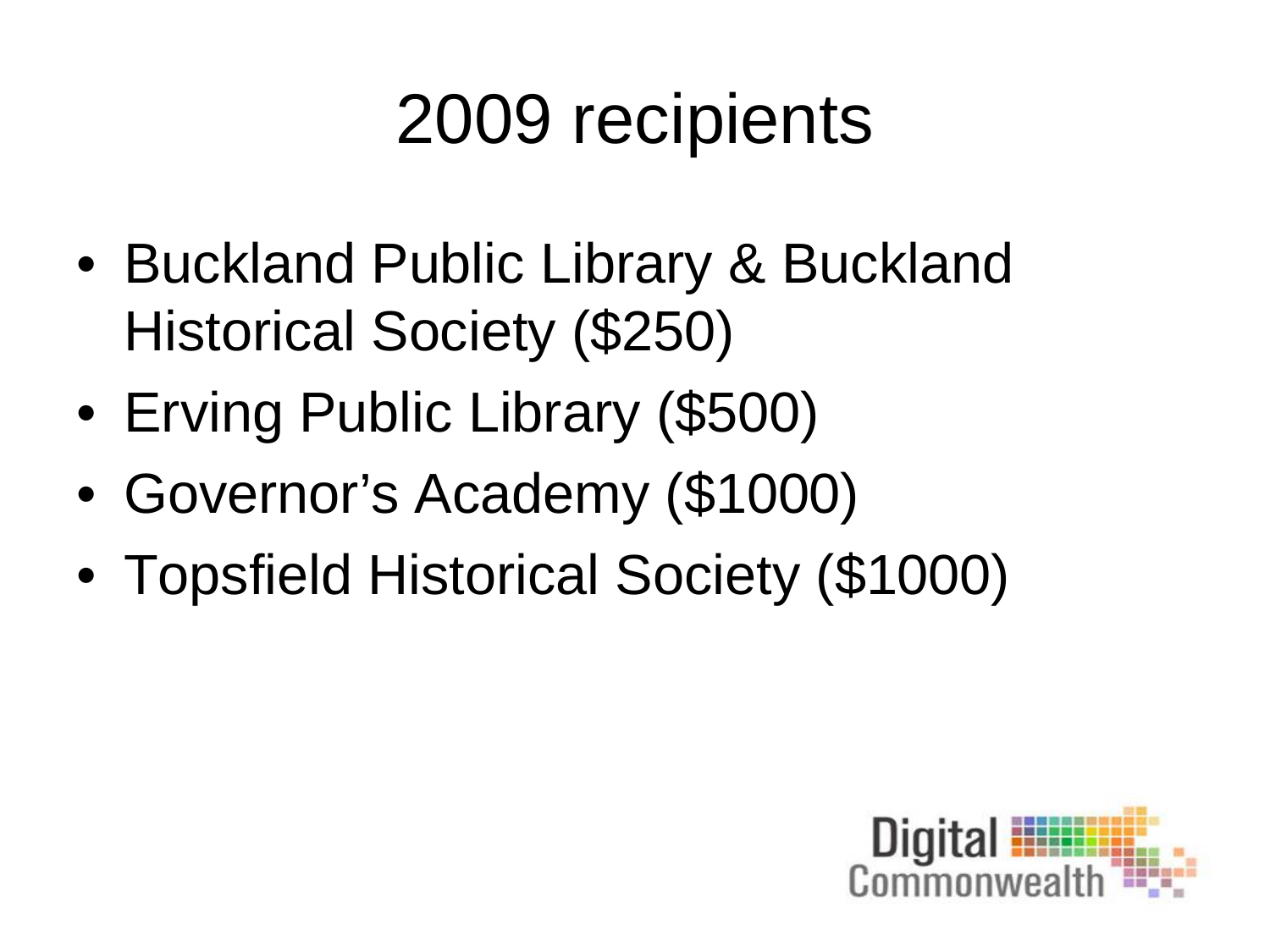#### Digital Commonwealth Executive Committee

- Julie Bartlett, Forbes Library, Northampton
- Marilyn Billings, University of Massachusetts, Amherst, *ex- officio*
- Kristi Chadwick, C/W Mars, *Secretary*
- Michael Colford, Boston Regional Library System
- Robin Dale, LYRASIS, *ex-officio*
- Linda Friel, MSLA liaison, *ex- officio*
- Vivien Goldman, Brookline Public Library Trustee, *Past President (2007-2008)*
- Nancy Heywood, Massachusetts History Society, *President*
- Jim Keenan, Billerica Public Library
- Carolyn Noah, CMRLS, *Past President (2006-2007 and 2008- 2009)*
- Greg Pronevitz, NMRLS, *ex- officio*
- Alix Quan, Massachusetts State Library
- Kristin Slater, SAILS, Inc.
- Bill Talentino, Sudbury Public Library
- Gregor Trinkaus-Randall, Massachusetts Board of Library Commissioners, *ex-officio*